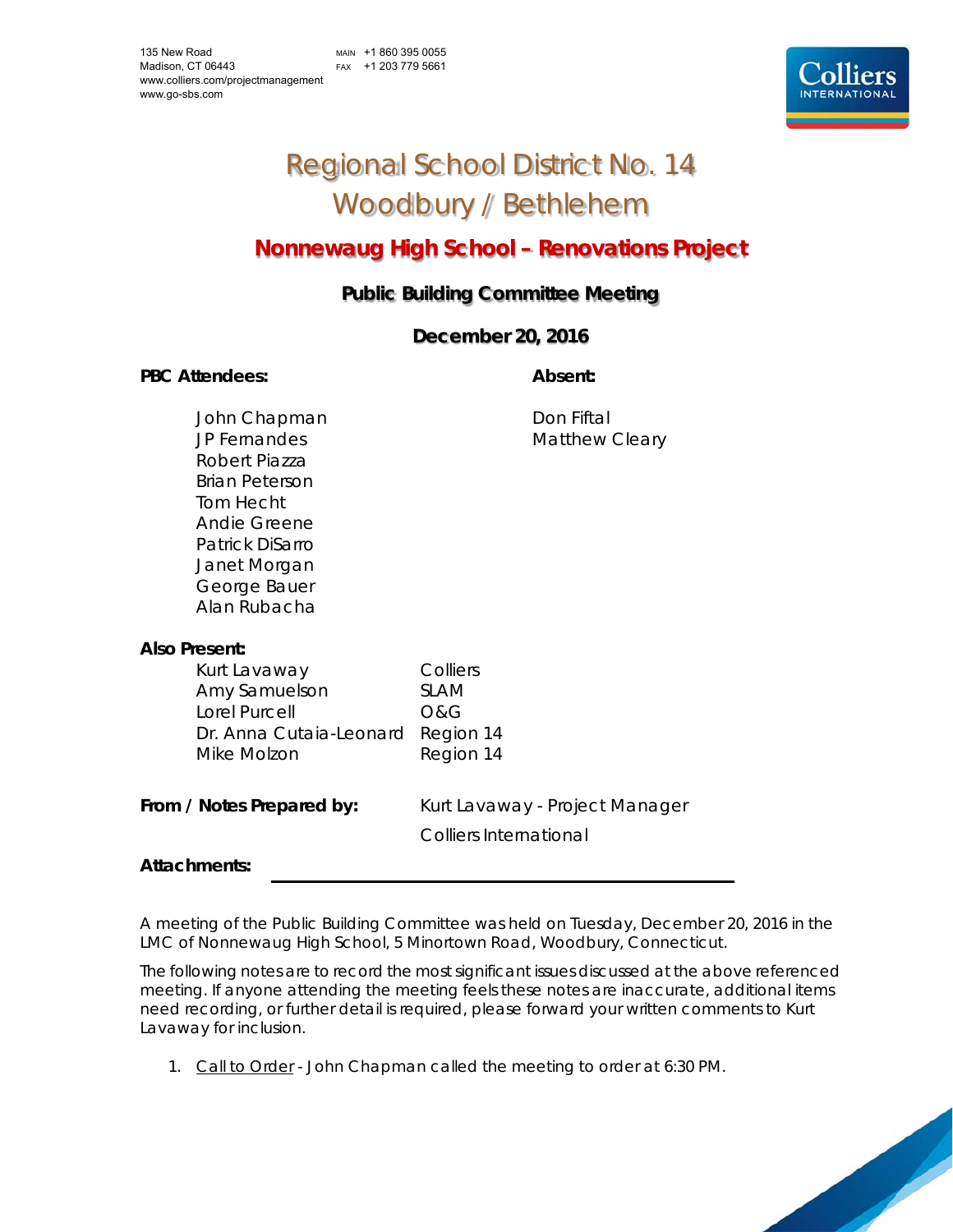

2. District Education Specification Update:

Dr. Anna provided an update by stating the District will be reviewing the Education Specifications with the HS administration to update them for the current scope of the project. These will then need BOE approval and will be forwarded to the Connecticut Office of School Construction Grants and Review as discussed with Michele Dixon last month. This is to stay in line with the State process for reimbursement. The schedule for review is as follows:

- Jan. 3, 2017 Draft ready for BOE review
- Jan. 17, 2017 Final for BOE approval
- Colliers to issue approved updated Ed. Spec's. to OSCG
- 3. OPM Report Kurt Lavaway reported on the following:
	- Kurt reported that the District has developed and issued a press release to update the public on the project status and that there were several articles written in the local newspapers on the project.
	- The District continues to work on a communications plan and has developed a project specific page for the Region 14 website for review with the building committee. Kurt noted that it is intended to be a fluid document with updated information added to the website as the project progresses.
	- O&G is continuing to have meetings with the High School administration, Architect and OPM to review construction phasing. This process will continue into February due to the complications of construction in a building with minimal swing space.

The project team met with the Hazmat consultant on Dec. 12, 2016 to review the preliminary phasing as well as walking the school to review areas needing abatement. Coordination of design, logistics and owner related activities need to be incorporated into the phasing plans once the O&G plans have been finalized. O&G plans to review the draft phasing concepts with the building committee towards the end of January.

- Meetings occurred on 12/7 to review the low voltage scope with SLAM and their technology consultant. Meetings also occurred on 12/7 with SLAM and their food service consultant to understand the needs for the cafeteria and culinary areas.
- A meeting with SLAM and their security consultant occurred on 12/9 to review the project with members of the BOE safe schools committee, police department, and District administration. Dr. Anna mentioned that she and Alice Jones will form a subcommittee to meet with the design team and their consultants during the design phases.
- Upcoming design meetings:
	- o Phasing meetings will continue into February
	- o Interior finishes will be reviewed with school administration starting in January.
	- o SLAM will meet with local code officials in early January to review some specific code items with them.
	- o High performance building meetings will start in February to review the State requirements and discuss with the commissioning agent and engineers.
- Colliers to review the design development schedule with Kermit Thompson from OSCG&R to combine the State review process for the early package and main building packages. Reviews to start in early March.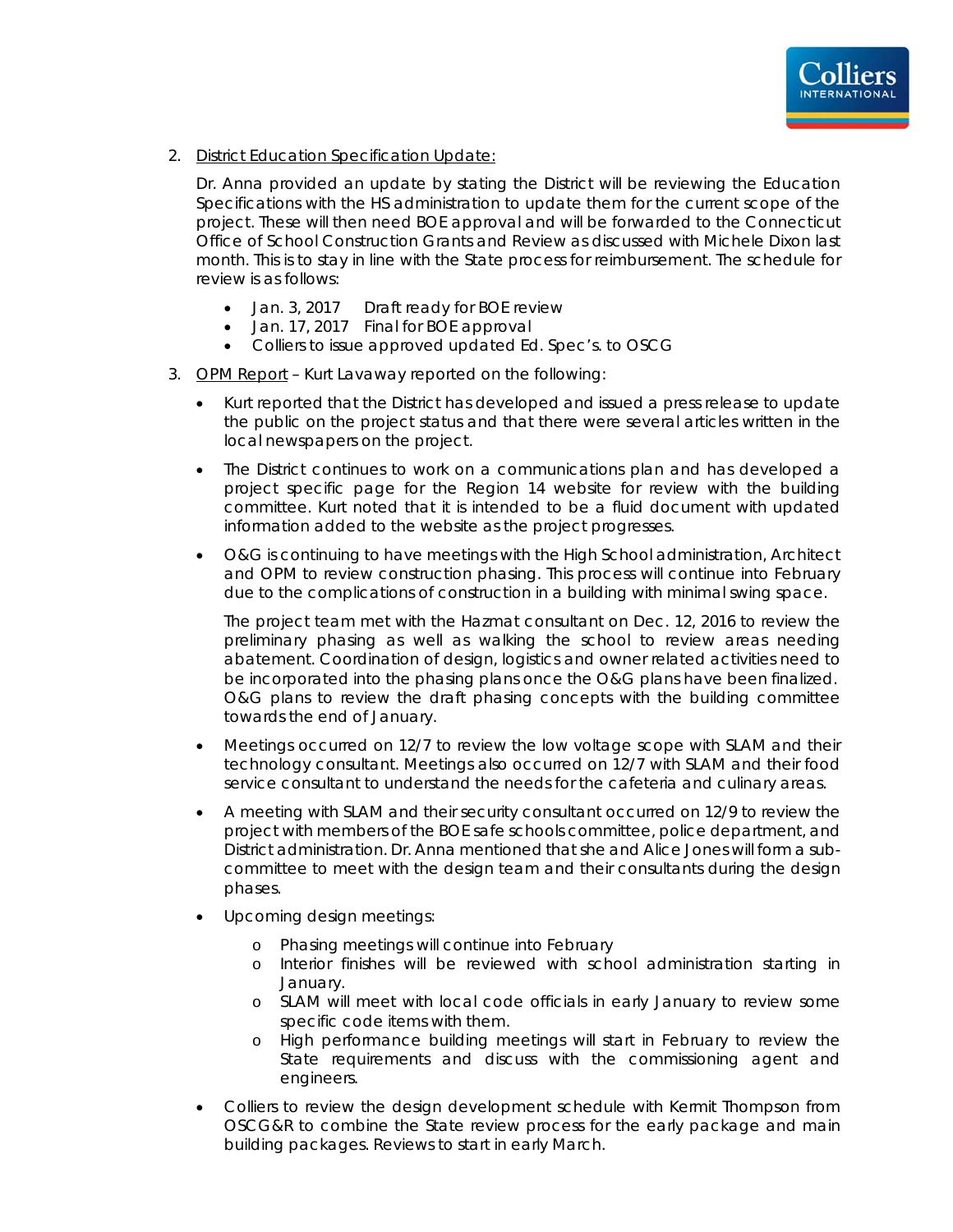

- 4. Communications Plan / Website Preview
	- Colliers reviewed the process undertaken to develop information for the press releases and interviews with the local media about the project. Kurt explained that more information will be developed as the project progresses through design. Kurt then presented the proposed website page for the Project that will be incorporated into the Region 14 website. He reviewed the different links and design information that is included along with an organizational chart showing the project management, design and construction team as well as the local and State authorities that are working on the project.

Several building committee members made suggestions for information that could be included, such as past meeting minutes and a link to the NEAT TV building committee meetings. John mentioned that those items are on the website already in other locations but maybe could be relocated to this page. This will be reviewed with the District.

Kurt then reviewed the project budget with the committee and took suggestions for a simplified version for the website. He said these changes could be made easily and will provide a revised version based on their suggested changes to the District for the web page.

Question: (Robert Piazza) – What do we do if there are any leftover funds if we do well on bid day?

Answer: (Kurt Lavaway) – Once bidding is complete, any savings can be handled in several ways as listed below:

- 1. Any savings will be added to the project contingency line item in the budget to be used for potential changes such as third party required changes, design errors/omissions, unforeseen changes or Owner requested changes.
- 2. The building committee could decide to accept any of the listed add alternates that will be included in the bid documents.
- 3. Toward the end of the project, use any unspent funds to complete any scope removed for budget restrictions.

At the end of the project, all unspent funds not included in the final bond note can possibly reduce the tax burden.

Question: (John Chapman) - Is there a permitting schedule yet.

Answer: (Kurt Lavaway) - Currently the permitting schedule is shown as a duration. The design team is having their Civil engineer provide a schedule of dates for the local permitting.

John asked that they have that schedule for the next building committee meeting.

Question: (Brian Peterson) – Can the site/fields work be moved up in the schedule?

Answer: (Amy Samuelson) – no, since this scope needs to track with the high school project for design and the State approval process (DDR and PCR meetings) and will need to go through the permitting process. Early work will be to do some abatement, demo and provide temporary swing space starting in the summer.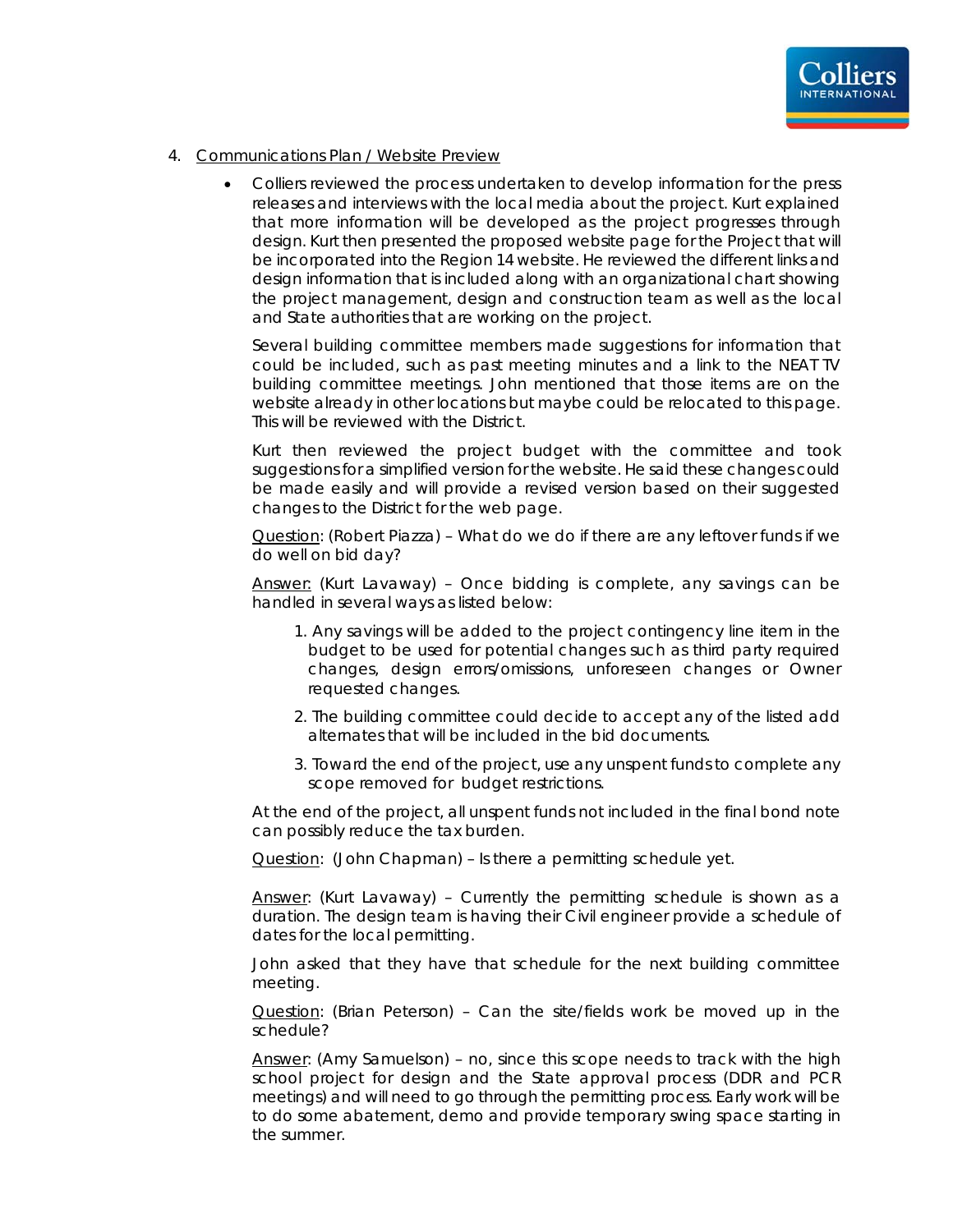- 5. SLAM update Amy Samuelson
	- Amy provided an update on the site design, explaining their work done to review site circulation and security and how the design will react to it at the new entry and bus loop.

Question: (Andie Green) – Can the senior parking lot be used for other traffic?

Answer: (Amy Samuelson) – The intent is to have signage located on site in specific areas to clarify parking and traffic routes for school day and nonschool day events.

Question: (John Chapman) – Can the alternate for the toilet facilities by the fields be added to the site plans?

Answer: (Amy Samuelson) – Yes.

 Amy then reviewed the building plans updated since the last meeting which included updating the auditorium to show the added spaces in the rear and the resulting seat count of approximately 410 – 450 seats. Amy mentioned this count needs to be confirmed once the seating layout is finalized. This layout now included more room in front of the stage for choral risers as requested by the school.

Question: (Kurt Lavaway) – Can the new entry inside the auditorium be all ramp instead of adding steps?

Answer: (Amy Samuelson) – Yes, but intermediate railings will be required that would split the ramp anyway but this can be looked at.

Question: (Patrick DiSarro) – Is the access to the bathrooms now around the corner.

Answer: (Amy Samuelson) – Yes, due to the required number of fixtures needed and the layout of the classrooms in that area.

 Other updated areas shown included the locker rooms, gym floor/bleacher layout and new entry vestibule and canopy.

### 6. HVAC System - AC Value Engineering Reductions (Continuing Discussions)

- John started the discussion of the reduction to AC options reviewed at the last meeting by responding to a previous question asked regarding the current frequency/use of the auditorium. The numbers received from Dr. Anna indicated the auditorium gets used approximately 10 or more times per month. He mentioned that air conditioning will provide most likely much more use for this space to the school and other community events.
- After discussions on the value of the two proposed options for reductions to air conditioning, it was determined that the cost savings was not sufficient enough to justify the savings that might be achieved. In further discussions, it was determined that the potential for operational cost savings would also not be achieved with either option.

All building committee members agreed that the cost savings options presented were not worth pursuing and the design is to remain as included in the base scope.